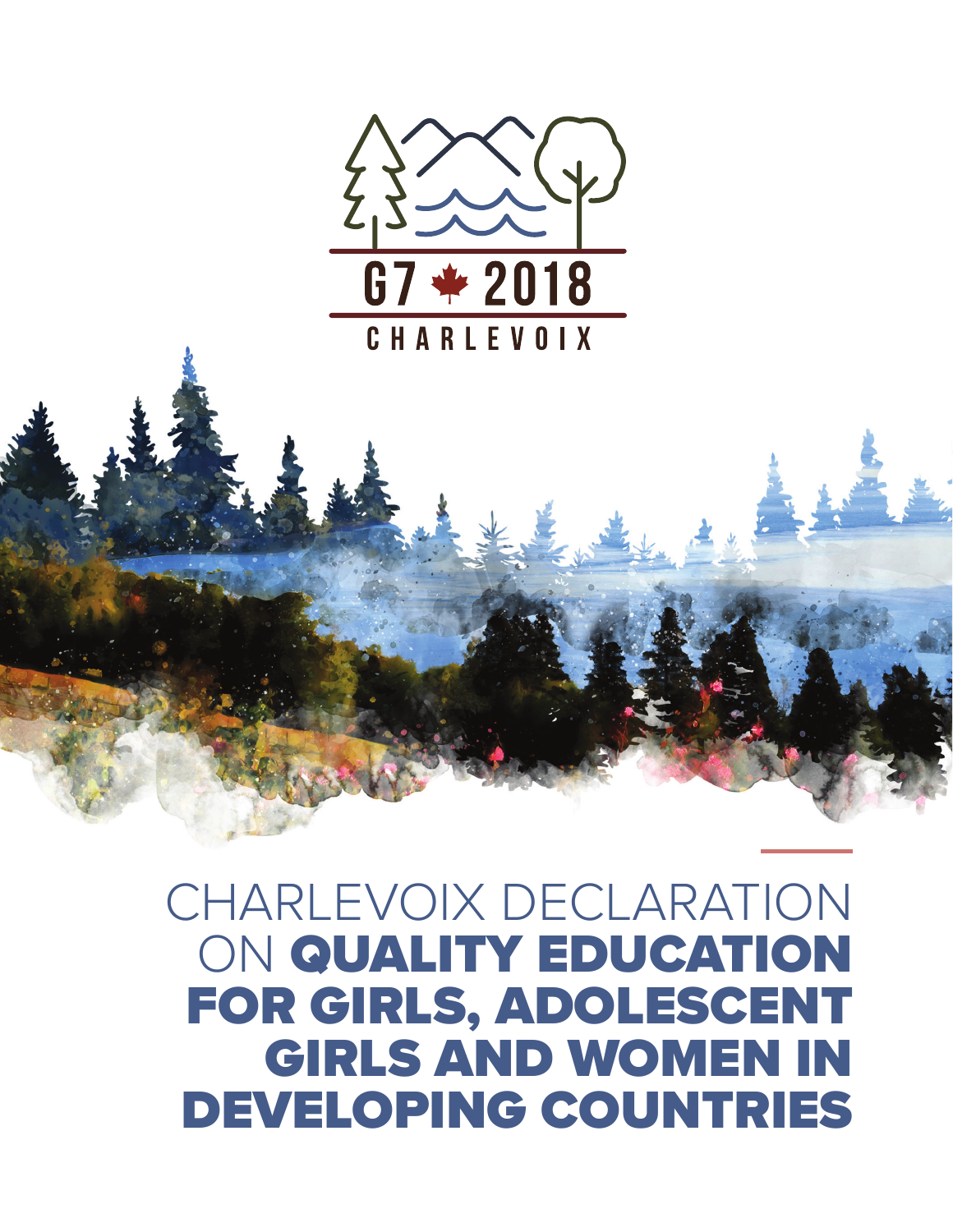## CHARLEVOIX DECLARATION ON QUALITY EDUCATION FOR GIRLS, ADOLESCENT GIRLS AND WOMEN IN DEVELOPING COUNTRIES

We, the Leaders of the G7, recognize that gender equality is fundamental for the fulfillment of human rights. We placed women and girls at the heart of our G7 agenda because we know social development and sustainable economic growth depend on the full participation of everyone – girls, adolescent girls and women included. We know that inclusive, equitable quality education is fundamental to achieving the empowerment and economic equality of girls and women, especially in developing contexts and countries struggling with conflict. From the earliest years to the end of secondary school and into post-secondary, education, equal opportunities and modern skills are essential to a better life for individuals and society as a whole. A quality education promotes peace and security and drives improved health and life outcomes. We support education, through our development and humanitarian assistance, that aspires to achieve gender equality. We will work to address barriers that prevent women and girls from accessing education and improve the futures of girls and women in developing countries and crisis situations—because we know this is fundamental to building a better world for all.

We recognize with alarm that at the end of 2016, globally there were 65.5 million forcibly displaced people, over half of whom were under 18, with little to no access to quality education and learning opportunities. For millions of young people, these are the years they should be spending in school, acquiring literacy, numeracy and, ultimately, transferable job skills to allow them to sustain themselves and their families as adults. Instead, they are facing an uncertain future. Girls are disproportionately affected, are more likely to be taken out of school due to displacement-related poverty, are forced to marry early and face sexual and gender-based violence. Girls with disabilities are especially marginalized and particular focus is needed to integrate them into the mainstream of development. Addressing these factors and restoring access to education for all children and youth in conflict and crisis situations, with the shortest delay possible, can pave the way for economic empowerment and a better future.

We, the Leaders of the G7, view girls' and women's education as a priority and will continue investing in girls', adolescent girls' and women's quality education in developing countries, including in emergencies and in conflict-affected and fragile states. Building on our existing efforts, we will work with our partners, including developing country governments, UN agencies, civil society organizations, the private sector and global partnerships such as the Global Partnership for Education and Education Cannot Wait, to increase equal access to quality education for girls and women. Throughout, we commit to ensuring that the voices of girls and women are included when making decisions on education and learning. We will further explore linkages between national and international initiatives relating to women, youth, peace and security; in particular, the UN Women, Peace and Security as well as Youth, Peace and Security Agendas.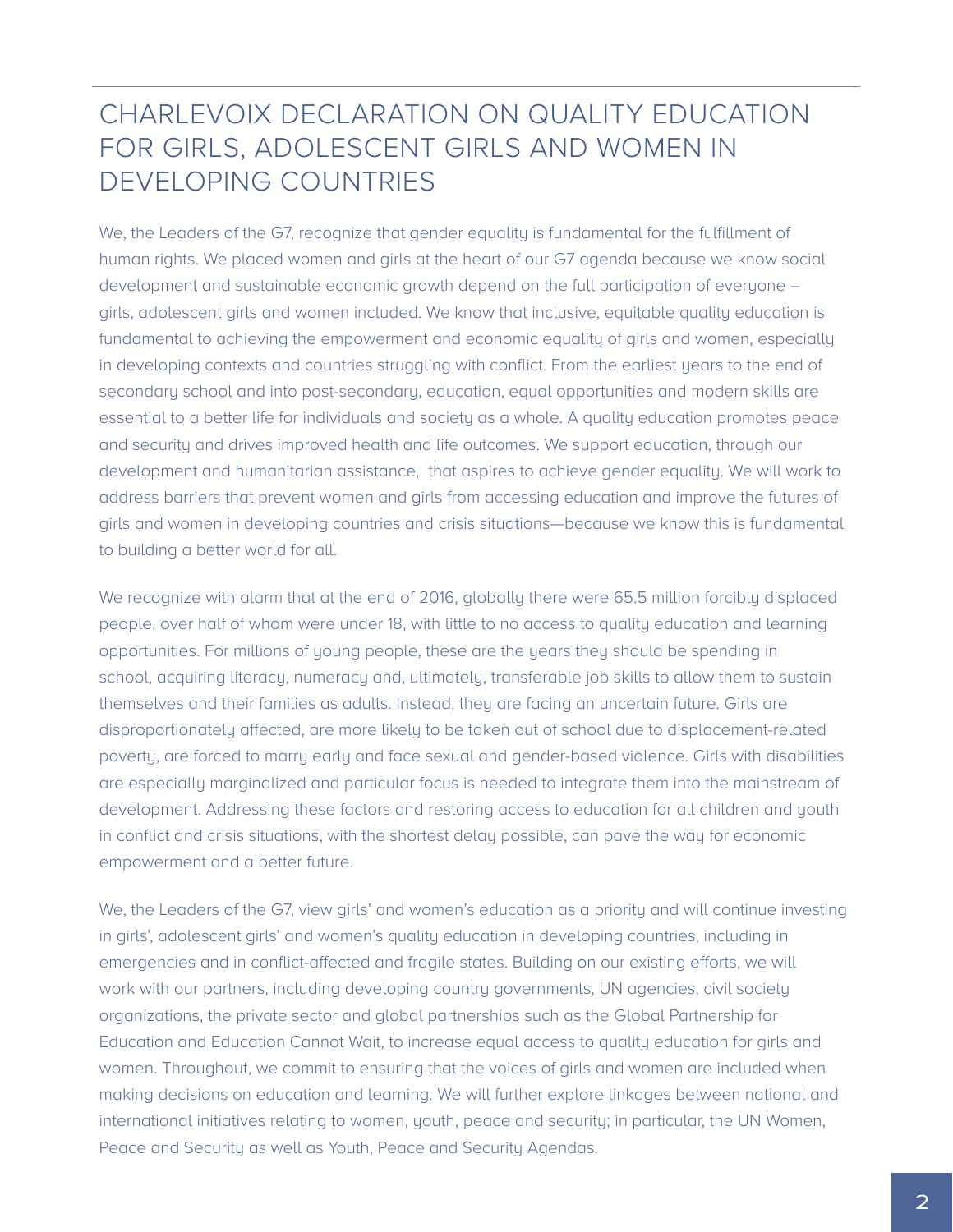## **WE COMMIT TO:**

1. Close the gap in access to education during conflict and crisis, and for refugees and the internally displaced, both inside and outside camps: We will work to reduce the time that conflict and crisis situations keep children and youth, especially girls, out of school. We will promote, with a view to improve, education opportunities and learning outcomes for refugees, internallydisplaced and local girls and women, including in host and source communities.

2. Improve coordination between humanitarian assistance and development cooperation: We will partner with key humanitarian and development organizations and host governments to promote greater coordination among these organizations. We will ensure commitment to gender equality and prioritize improved access to quality education for girls and women in the early stages of humanitarian response and peacebuilding efforts, while supporting schools as safe spaces for children.

## **WE, THE LEADERS OF THE G7, WILL CONTINUE TO STRENGTHEN EFFORTS TO DISMANTLE THE BARRIERS TO GIRLS' AND WOMEN'S EDUCATION IN DEVELOPING COUNTRIES. OUR INVESTMENTS WILL SUPPORT GLOBAL ACTIONS TO:**

3. Prepare women for the jobs of the future: We will encourage increased access to quality post-secondary education, foster innovative delivery mechanisms and promote lifelong learning opportunities. Through support to various learning tools, including accessible, market-based skills training and Technical and Vocational Education and Training (TVET), we will seek to increase opportunities for women beyond lower-skilled jobs, including in high-growth, higher-wage sectors where women are underrepresented in the work force and in in-demand occupations, such as those in science, technology, engineering and mathematics (STEM). We will continue our efforts to increase the number of adolescent girls and women that are technically and vocationallyeducated and trained in developing countries. We will strive to overcome the gender digital divide and promote the participation of women in the digital economy.

4. Improve sex- and age-disaggregated data and accountability: We will work with Sustainable Development Goal 4, 5 and 8 statistical accountability partners to improve the collection, monitoring, analysis, publication and reporting of progress in girls' and women's education participation, completion and learning, training and youth employment.

5. Encourage governments to ensure continuity of education for all: We will encourage the integration of specific measures for girls' education throughout the education sector plans of our development partners, including planning in anticipation of crisis and conflict situations. We will support schools that provide safe and accessible environments for learning. Not only is school necessary for their continued education in crisis and conflict zones, it provides them with emotional and physical protection while their world is in chaos.

6. Support innovative education delivery: For especially vulnerable and hard to reach groups, we will support accredited, quality, non-formal and accelerated equal education opportunities which complement formal education. These opportunities create pathways to formal education for girls and women, including those affected by crisis and conflict, and support their attainment of secondary or higher-education degrees.